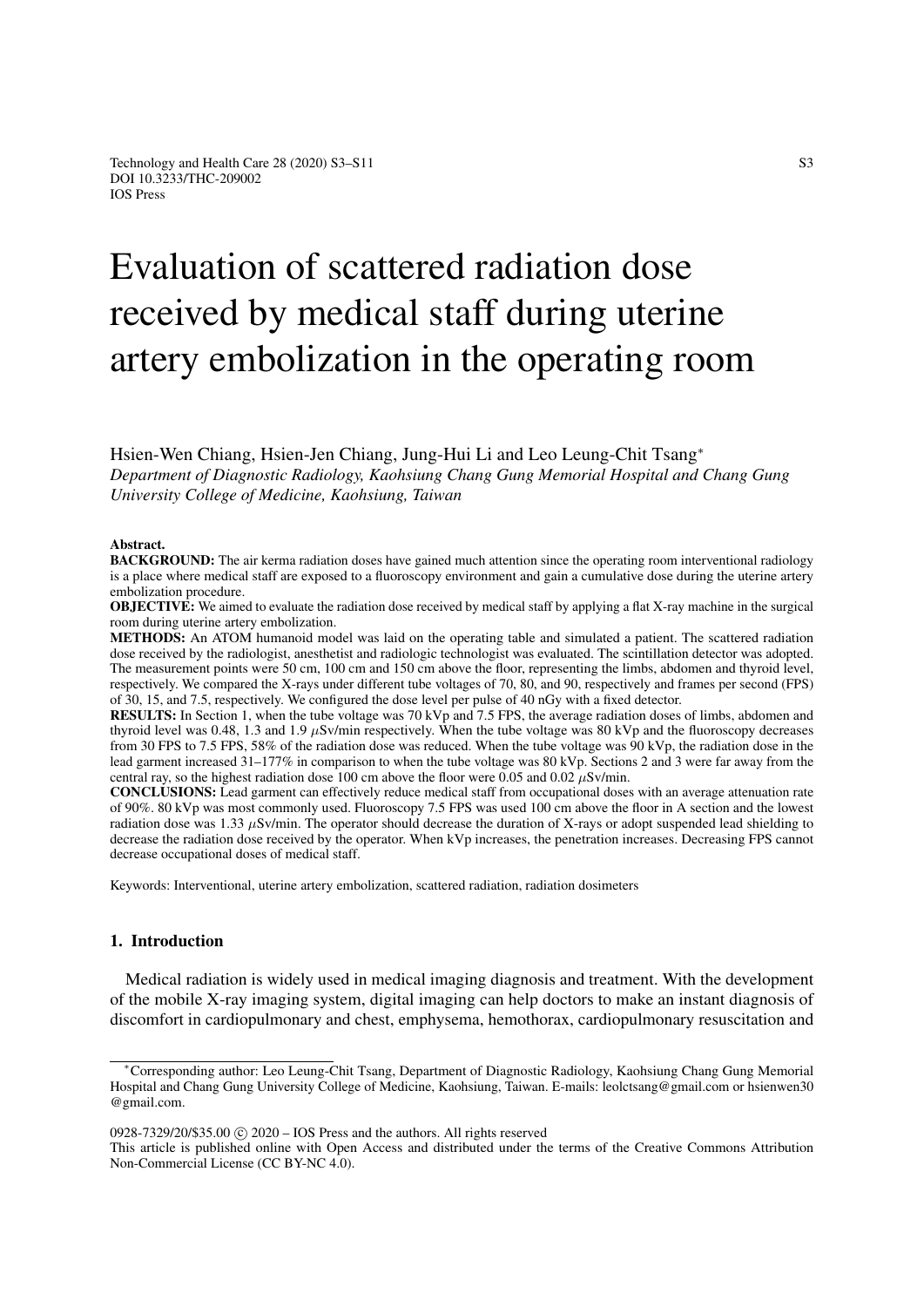#### S4 *H.-W. Chiang et al. / Evaluation of scattered radiation dose received by medical staff during UAE*

follow-up care of intraoperative and postoperative patients [\[1\]](#page-7-0). Mobile X-ray equipment is commonly used in the normal ward, intensive ward and operating room, especially for patients who cannot leave the room [\[2–](#page-7-1)[7\]](#page-7-2). However, the mobile X-ray can only produce a single image. The C-arm mobile X-ray can produce a dynamic image, and provide angiography in interventional operation. While using the C-arm mobile X-ray, medical staff needs to examine the X-ray and wear lead garments to protect themselves from radiation. In interventional therapy, medical staff cannot avoid scattered radiation. Though the amount of radiation is low, they can get a radiation injury during long-time exposure [\[8\]](#page-7-3). According to the International Commission on Radiological Protection (ICRP) Report No. 160 in 2006, medical radiation increased from 15% in 1980 to 45% [\[9\]](#page-7-4), with 5% from diagnostic X-ray radiation and 50% from natural radiation. In 2008 in Taiwan, 551 out of every 1,000 people received X-ray radiation [\[10\]](#page-7-5). According to the Radiation Safety Standard, the annual radiation dose per person is exclusive of natural radiation and medical radiation. Annual natural radiation in Taiwan is 2mSv. According to the United National Scientific Committee on the Effects of Atomic Radiation (UNSCEAR), medical radiation accounts for 98.2% of artificial radiation. In 2007, ICRP set up three principles for radiation protection. First, the X-ray should be used legally and the use of retrospective image reduces fluoroscopy time. Second, radiation protection should be optimized, remind radiologists of the continuous fluoroscopy time, and radiation dose between patients and staff must be reduced. Third, radiation doses should be regulated, check whether staff members are wearing lead protective clothing and affix personal doses to the inside of the leading garment [\[11\]](#page-7-6). ICRP principles are on quantitative standard and optimized precondition. Since the risk is different in different radiation conditions, radiation protection changes accordingly. We must follow as low as reasonably achievable (ALARA) principle, and adopt the lowest X-ray dose to satisfy the required medical imaging examination [\[12,](#page-7-7)[13\]](#page-7-8). Radiation technologists provide the best image parameters in the operating room operating X-ray machines. Thus, the radiation dose received by medical staff and patients can be reduced.

Uterine artery embolization (UAE) is an effective way to control postpartum hemorrhage [\[14,](#page-7-9)[15\]](#page-8-0). The neonate will not be exposed to radiation exposure during uterine artery embolization examination. This experience led to the broader application of UAE as an alternative to surgery. Medical staff uses the C-arm mobile X-ray machine to conduct interventional therapy. Surgeon and medical staff occupation doses are strongly dependent on a number of factors, including the clinical condition of the patient, X-ray quality, fluoroscopy time and number of digital subtraction angiography (DSA) radiographs, physician skill and others. The measurement medical staff occupation doses usually use thermoluminescence dosimeters (TLD) and optically stimulated luminescence dosimeters (OSLD) but single examination of cumulative scattered radiation below in the protective clothing prevents dosimeter measurement [\[16\]](#page-8-1). However, there is no research on the radiation dose received by medical staff using the C-arm mobile X-ray machine during UAE, or scattered radiation data in different frames per second. Therefore, this research aims to evaluate radiation exposure of medical staff in UAE. We used a scintillation detector to simulate experiments with different X-ray sequences and tube voltages. The medical staff wore protective clothing, i.e. 0.5 mm-Pb-equivalent apron, thyroid collar and lead loaded glasses, which reduced the scatter radiation doses. This shows that radiation exposure levels can be reduced through the use of personal protective equipment.

## 2. Materials and methods

#### *2.1. X-ray machines*

The flat mobile X-ray machine was used in this study. The size of the screen is  $30 \times 30$  cm. The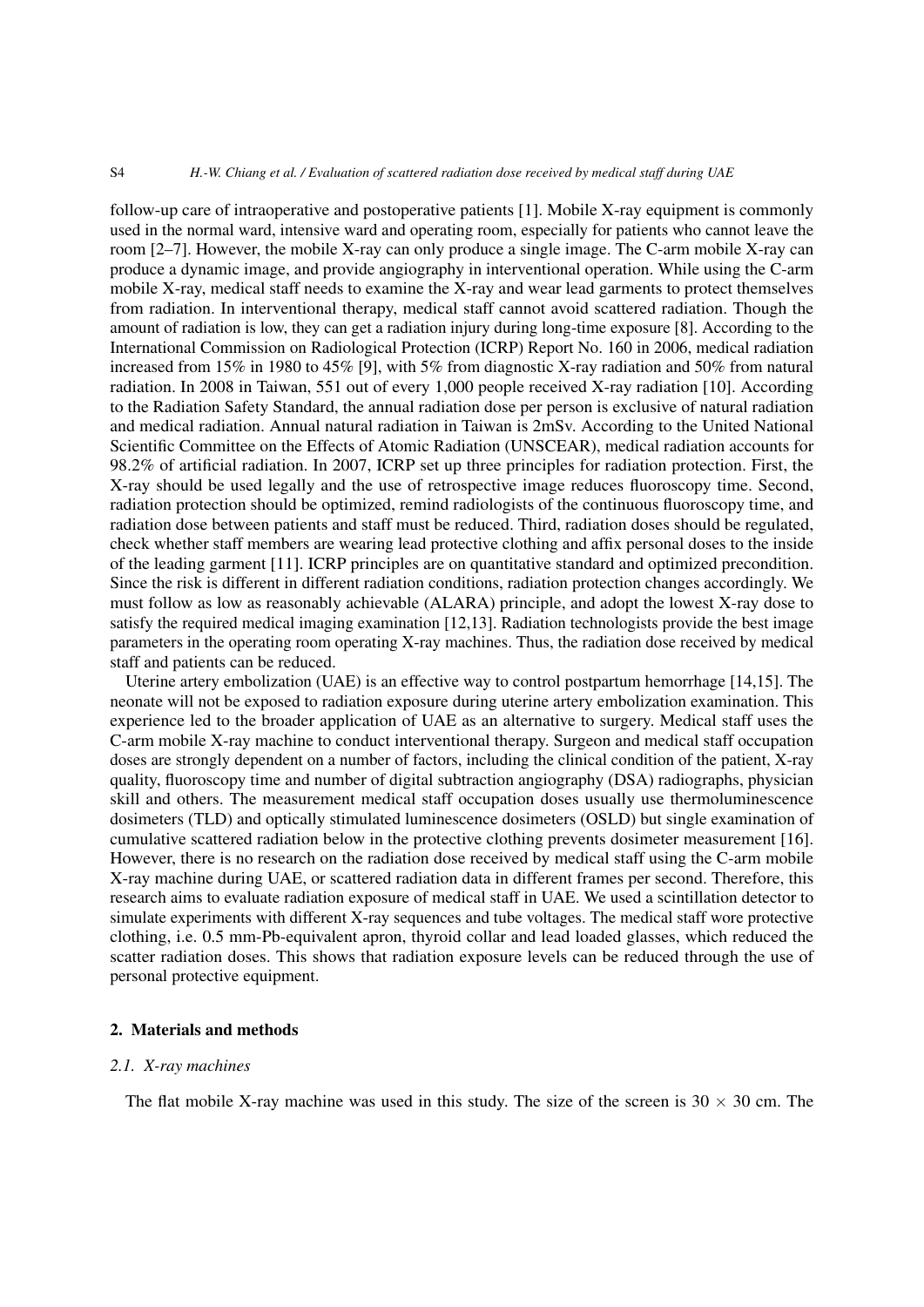<span id="page-2-0"></span>

| Phantom study estimation of the scattered radia-<br>tion dose received by medical staff X-ray param-<br>eter set |               |
|------------------------------------------------------------------------------------------------------------------|---------------|
| Parameter                                                                                                        | Set protocols |
| Detector pulse (nGy)                                                                                             | 40            |
| Tube voltage (keV)                                                                                               | 70: 80: 90    |
| Tube current                                                                                                     | Auto control  |
| Frames per second                                                                                                | 30; 15; 7.5   |
| Above the floor (cm)                                                                                             | 50; 100; 150  |
| Fluoroscopy time (s)                                                                                             | 60            |
| Background dose $(\mu Sv/min)$                                                                                   | 0.0013        |

anode target angle is 10 degrees. We used 0.3 focus and 3 mm thickness for the aluminum flat filter and 75 kVp/0.1 mm of thickness for the copper.

## *2.2. ATOM phantom*

In the present work, the CIRS ATOM female phantom (Model number 702-D, Computed Imaging Reference Systems Inc., Norfolk, USA) is an anthropomorphic. The selected prosthesis was female, with a height and weight of 160 cm and 55 kg, respectively. The prosthesis had no hands or feet and consisted of a human skeleton and soft tissues with densities similar to the human body, and was placed on an operating table for exposure to radiation.

#### *2.3. Radiation dosimeters*

We employed a radiation dosimeter AT1121 scintillation detector to test the scattered radiation received by the medical staff. The tube voltages were 70, 80, 90 kVp, respectively. The average power ranged between 35 to 45 kVp. The X-ray spectrum of 70 to 90 kVp spread from 0–80 keV, with most X-rays between 25 to 70 keV. Hence, the power in such conditions is about 1.0 to 1.2. In this work, 1.1 was adopted. The scintillation detector was checked by Taiwan Atomic Energy Committee Nuclear Energy Institute, so the accuracy of the data is guaranteed. On 24 July 2017, the adjusted value of this machine was 0.88, which means that the reading value should multiplied by 0.88 to get the real value. The minimum detectable dose of AT1121 scintillation detector is 50 nSv and the minimum dose rate is 50 nSv/h. The adopted dose we used in this work is 82 nSv for 65 minutes, so the background dose rate is  $0.0013 \mu$ Sv/min.

## *2.4. Experimental data for clinical exposure*

This study was approved by the Chang Gung Memorial Hospital, Taiwan and approval was granted by the Chang Gung Hospital Institutional Review Board under number 201800590B0. All the data was collected in one surgery room at Kaohsiung Chang Gung Hospital, Taiwan. The ATOM female phantom laid on its back on the operating table, which was 100 cm above the floor, which was according to the clinical practice, radiologists' height and the minimum operating height of the C-arm X-ray machine. Theoretically, the operating bed height will affect the scattered radiation received at different heights of the medical staff. The density structure of the model's body is highly similar to the human bone and soft tissue, so it is commonly used for scattered radiation experiments [\[17](#page-8-2)[,18\]](#page-8-3). Radiologist in Section 1, anesthetist in Section 2 and radiologic technologist in Section 3 received different doses of radiation so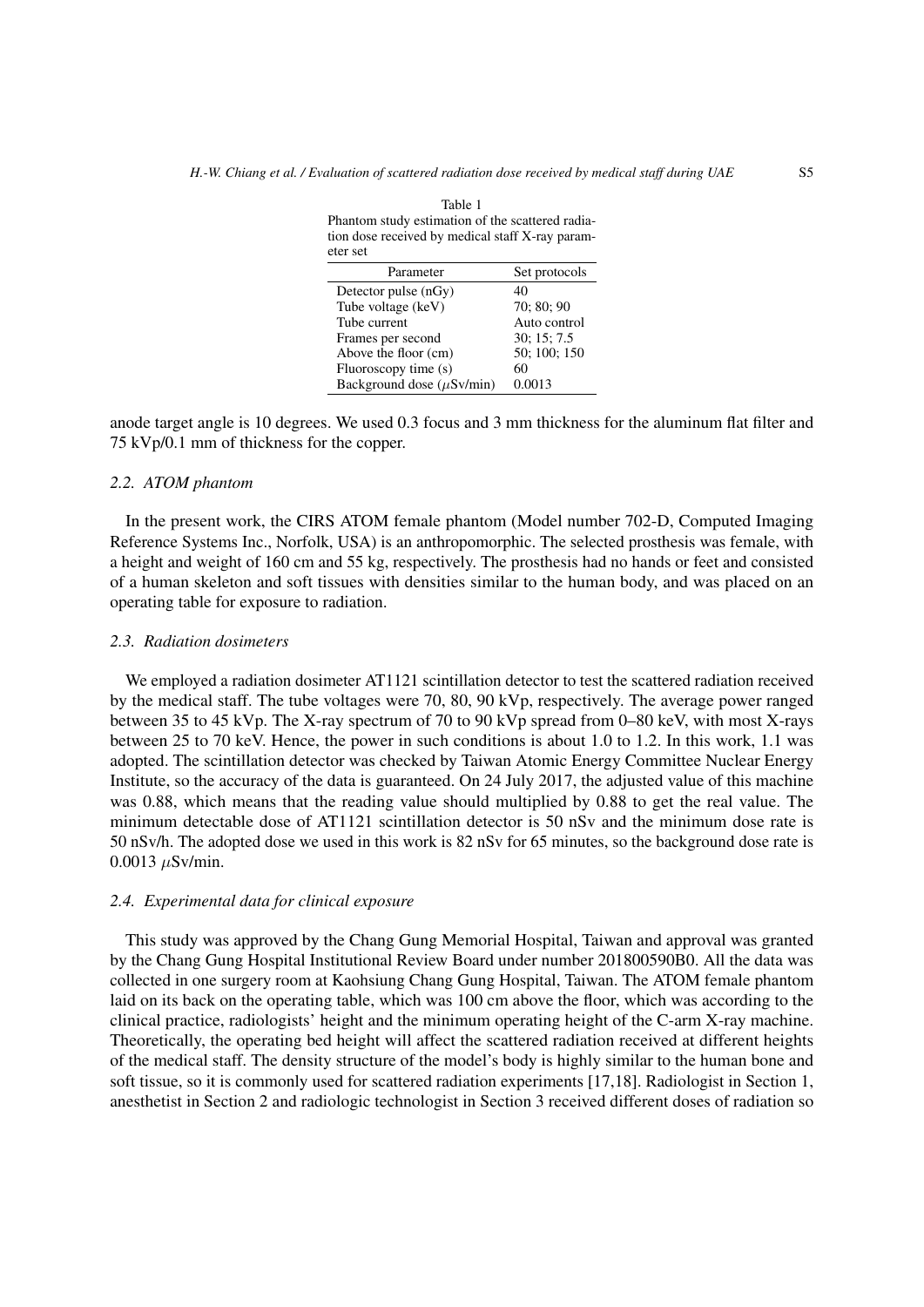| ersonnel dose (PD) at Sections 1–3 |     |      |      |      |      |      |      |  |  |  |  |  |  |
|------------------------------------|-----|------|------|------|------|------|------|--|--|--|--|--|--|
| kVp                                |     |      | 70   |      | 80   | 90   |      |  |  |  |  |  |  |
| Location                           | FPS | DR   | PD   | DR   | PD   | DR   | PD   |  |  |  |  |  |  |
| А                                  | 30  | 1.83 | 2.00 | 3.19 | 3.49 | 3.12 | 3.41 |  |  |  |  |  |  |
|                                    | 15  | 0.37 | 0.40 | 1.55 | 1.69 | 2.95 | 3.22 |  |  |  |  |  |  |
|                                    | 7.5 | 1.3  | 1.42 | 1.35 | 1.48 | 2.54 | 2.78 |  |  |  |  |  |  |
| В                                  | 30  | 0.01 | 0.01 | 0.02 | 0.02 | 0.05 | 0.05 |  |  |  |  |  |  |
|                                    | 15  | 0.01 | 0.01 | 0.03 | 0.03 | 0.05 | 0.05 |  |  |  |  |  |  |
|                                    | 7.5 | 0.01 | 0.01 | 0.02 | 0.02 | 0.05 | 0.05 |  |  |  |  |  |  |
| C                                  | 30  | 0.01 | 0.01 | 0.01 | 0.01 | 0.02 | 0.02 |  |  |  |  |  |  |
|                                    | 15  | 0.01 | 0.01 | 0.02 | 0.02 | 0.02 | 0.02 |  |  |  |  |  |  |
|                                    | 7.5 | 0.01 | 0.01 | 0.01 | 0.01 | 0.02 | 0.02 |  |  |  |  |  |  |

<span id="page-3-1"></span>Table 2 Estimated upper abdominal dose from 100 cm away from the ground, obtained dose of each point from the scintillation detector dose rate (DR), and predicted exposure dose to human tissue<br>Personnel dose (PD) at Sections  $1-3$ Personnel dose (PD) at Sections 1–3

 $\mu$ Sv/min.



Fig. 1. The distribution in the operating room. Sections 1 and 2 represent the scattered radiation received by the radiologist and anesthetist, respectively. Section 3 represents the scattered radiation received by radiologic technologist.

<span id="page-3-0"></span>that the differences could be compared. They were 35 cm, 200 cm and 180 cm away from the central ray. As shown in Fig. [1,](#page-3-0) using the CIRS ATOM female phantom can represent the scattered radiation that is produced from the patient's X-ray. The mobile C-arm X-ray machine uses the automatic control parameter. The clinical examination tube voltage varied from 70 to 90 kVp, depending on the patient's figure. The tube voltage and current was automatically controlled. Fluoroscopy was set at 30 FPS. The tube voltage of the mobile C-arm X-ray machine was clinically set to 70, 80 and 90 kVp. Phantom study estimation of the scattered radiation dose received by medical staff X-ray parameter is listed in Table [1.](#page-2-0) The fluoroscopies are 30, 15 and 7.5 FPS and were configured with a fixed detector dose level per pulse of 40 nGy. The exposure doses were tested in three different body heights, 50 cm above the floor representing the legs, 100 cm above the floor representing the abdomen and 150 cm above the floor representing the thyroid. Simulative medical staff wear lead garments including protective collar, waistcoat and apron 0.5 mm of Pb equivalent. The area outside lead (OL) garment represents medical staff without protection, and inside lead (IL) garment represents medical staff with protection. We collected the scattered radiation dose of both garments.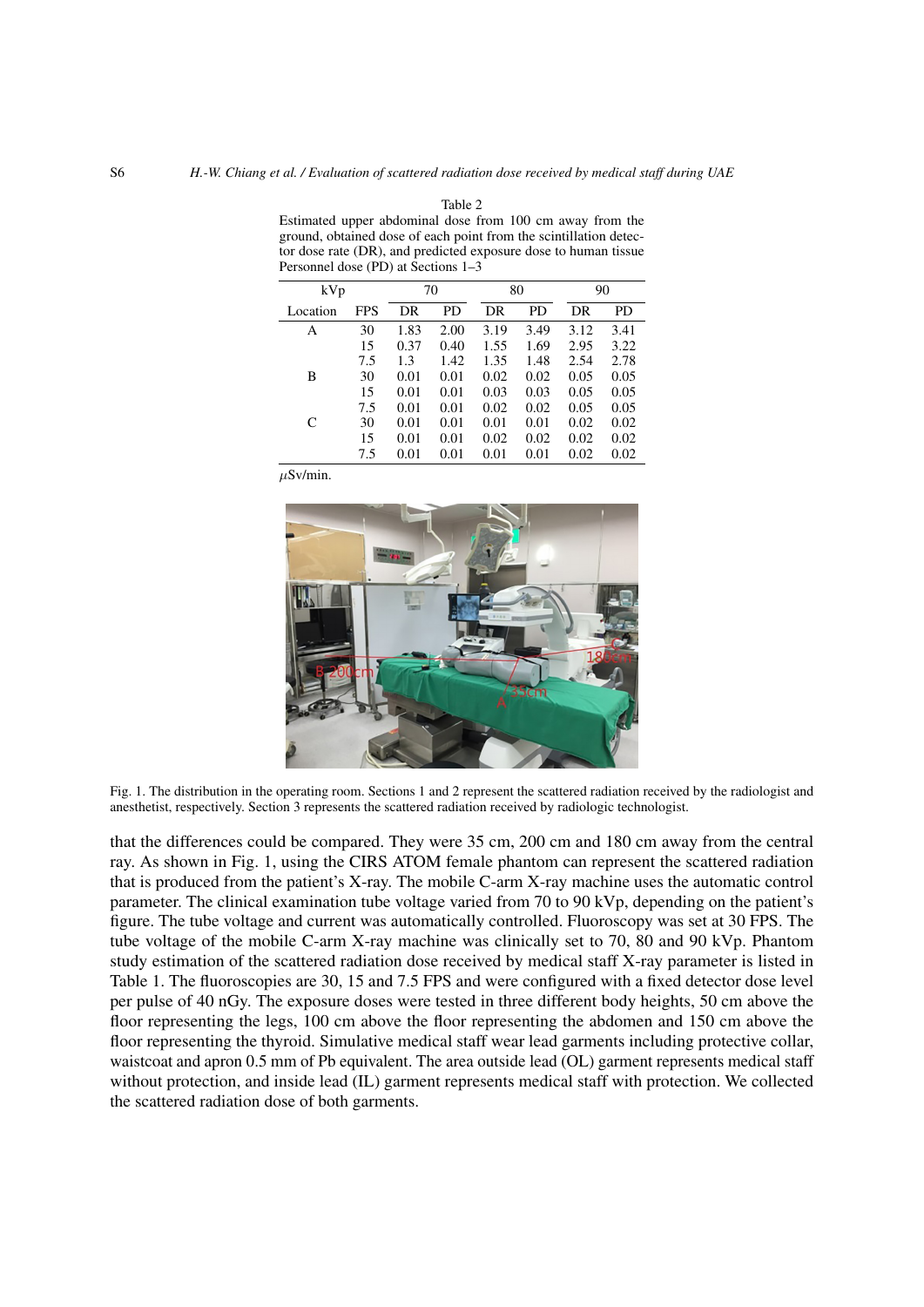|                                                                           | Attenua- | tion       | rate     |                                   |                                     |                          |                        |                        |                                             |                         |                         |                                   |                        |                        |                        |                                             |                        |                                                                                                                                                                                                                                                                                                             |                |                        |            |                        |                        |                                                                                                                                                                                                                                |                        |                        | 94%                    | 76%<br>93%<br>96%      |                        |                        |
|---------------------------------------------------------------------------|----------|------------|----------|-----------------------------------|-------------------------------------|--------------------------|------------------------|------------------------|---------------------------------------------|-------------------------|-------------------------|-----------------------------------|------------------------|------------------------|------------------------|---------------------------------------------|------------------------|-------------------------------------------------------------------------------------------------------------------------------------------------------------------------------------------------------------------------------------------------------------------------------------------------------------|----------------|------------------------|------------|------------------------|------------------------|--------------------------------------------------------------------------------------------------------------------------------------------------------------------------------------------------------------------------------|------------------------|------------------------|------------------------|------------------------|------------------------|------------------------|
|                                                                           |          |            |          |                                   |                                     |                          |                        |                        |                                             |                         |                         |                                   |                        |                        |                        |                                             |                        |                                                                                                                                                                                                                                                                                                             |                |                        |            |                        |                        |                                                                                                                                                                                                                                |                        |                        |                        |                        |                        |                        |
|                                                                           |          | ᆸ          |          | 1.26<br>$\overline{+}$            | $+$                                 | $\frac{20}{1.55}$<br>$+$ | 0.68<br>$\overline{+}$ | 1.08<br>$\overline{+}$ | 1.45<br>$\overline{+}$                      | 0.77<br>$\overline{+}$  | $\overline{+}$          | $0.230$<br>0.13<br>$\overline{+}$ | $\overline{+}$         | 0.02<br>$\overline{+}$ | $\pm$ 0.03             | $\pm 0.04$                                  | $\pm$ 0.02             | $\begin{array}{l} \pm\ 0.02 \\ \pm\ 0.02 \end{array}$<br>$\ddot{+}$                                                                                                                                                                                                                                         |                | $\pm$ 0.02             | $\pm$ 0.02 | 0.03<br>$\frac{1}{x}$  | $\pm$ 0.01             | $\pm 0.02$                                                                                                                                                                                                                     | $0.06 \pm 0.02$        | $\pm 0.01$             | $\pm 0.01$             | $\pm 0.03$             | $\pm 0.01$             | $\overline{0}$         |
|                                                                           |          |            |          | 3.39                              |                                     |                          | 3.52                   | 2.95                   | 4.13                                        | 3.37                    | 2.54                    | 3.51                              | 0.12                   | 0.05                   | 0.07                   | 0.09                                        | 0.05                   | 0.07                                                                                                                                                                                                                                                                                                        | 0.06           | 0.05                   | 0.05       |                        | 0.02                   | 0.05                                                                                                                                                                                                                           |                        | 0.02                   | 0.03                   | 0.07                   | 0.02                   | 0.02                   |
|                                                                           |          |            |          | 44.91                             | 38.59                               | $+ 6.33$<br>$+ 7.96$     |                        | ± 37.06                | 4.97                                        | 0.09                    | 4.33                    | 3.84                              | 0.33                   | $\pm 0.61$             | $\pm 0.41$             | $\pm 0.30$                                  | $\pm 0.59$             | $\pm 0.39$                                                                                                                                                                                                                                                                                                  | $\pm 0.26$     | $\pm$ 0.53             | $\pm$ 0.33 | 0.15                   | $\pm 0.14$             | $\pm$ 0.22                                                                                                                                                                                                                     | $\pm 0.11$             | 0.12                   | 0.19                   | $\pm 0.10$             | 0.09                   | 0.16                   |
|                                                                           |          | ಕ          |          | $\overline{+}$<br>$\overline{54}$ | $\overline{+}$<br>106.29            | 17.50                    | 104.54                 | 85.26                  | $\overline{+}$<br>13.89                     | $\overline{+}$<br>12.73 | $\overline{+}$<br>12.53 | $\overline{+}$<br>10.80           | $\overline{+}$<br>0.93 | 1.74                   | 117                    | 0.84                                        | 1.70                   | 1.13                                                                                                                                                                                                                                                                                                        | 0.74           | 1.52                   | 0.94       | $\overline{+}$<br>0.43 | 0.40                   | 0.62                                                                                                                                                                                                                           | 0.33                   | $\overline{+}$<br>0.35 | $+$<br>0.54            | 0.29                   | $\overline{+}$<br>0.27 | $\overline{+}$<br>0.46 |
|                                                                           |          | kVp        |          | 127.                              |                                     |                          |                        | $\infty$               |                                             |                         |                         |                                   |                        |                        |                        |                                             | $\infty$               |                                                                                                                                                                                                                                                                                                             |                |                        |            |                        |                        |                                                                                                                                                                                                                                |                        | $\infty$               |                        |                        |                        |                        |
|                                                                           |          |            |          |                                   |                                     |                          |                        |                        |                                             |                         |                         |                                   |                        |                        |                        |                                             |                        |                                                                                                                                                                                                                                                                                                             |                |                        |            |                        |                        |                                                                                                                                                                                                                                |                        |                        |                        |                        |                        |                        |
|                                                                           | Attenua  | tion       | rate     | 38%                               | $\frac{3}{6}$                       | 72%                      | 98%                    | 87%                    | 53%                                         | 89%                     | 88%                     | $\frac{268}{38\%}$                |                        | 98%                    | 88888<br>88860<br>9988 |                                             |                        |                                                                                                                                                                                                                                                                                                             |                |                        |            |                        |                        | 88<br>88888888<br>8877888                                                                                                                                                                                                      |                        |                        |                        | 77%                    | %<br>%26               |                        |
|                                                                           |          |            |          | 0.01                              | 0.19                                | 0.20                     | 0.04                   | 0.01                   | 0.04                                        | 0.08                    | 0.03                    | 0.09                              |                        | 0.00                   | 0.00                   | $\begin{array}{c} 0.01 \\ 0.00 \end{array}$ |                        | $\begin{array}{c} 0.00000 \\ 0.00000 \\ + 0.0000 \\ + 0.0000 \\ + 0.0000 \\ + 0.0000 \\ + 0.0000 \\ + 0.0000 \\ + 0.0000 \\ + 0.0000 \\ + 0.0000 \\ + 0.0000 \\ + 0.0000 \\ + 0.0000 \\ + 0.0000 \\ + 0.0000 \\ + 0.0000 \\ + 0.0000 \\ + 0.0000 \\ + 0.0000 \\ + 0.0000 \\ + 0.0000 \\ + 0.0000 \\ + 0.00$ |                |                        |            | 0.00                   | 0.00                   | 0.00                                                                                                                                                                                                                           | 0.00                   | 0.00                   | 0.00                   | 0.00                   | 0.00                   | $_{0.00}$              |
|                                                                           |          | 日          |          | $\overline{+}$<br>$\overline{5}$  | $\,+\,$ $\,+\,$<br>$3.19$<br>$2.66$ |                          | $\overline{+}$<br>1.66 | $\overline{+}$<br>1.55 | $\overline{+}$<br>4.06                      | $\!+\!$<br>1.36         | $+$<br>1.35             | $+$<br>2.66<br>0.08               | $\bar{+}$              | $\overline{+}$<br>0.02 | $+$<br>0.04            | $\frac{1}{x}$<br>0.05                       | $\overline{+}$<br>0.03 | 0.03                                                                                                                                                                                                                                                                                                        | 0.05           | 0.02                   | 0.03       | $\overline{+}$<br>0.07 | $\overline{+}$<br>0.01 | $\overline{+}$<br>0.02                                                                                                                                                                                                         | $\overline{+}$<br>0.05 | $\overline{+}$<br>0.02 | $\overline{+}$<br>0.02 | $\overline{+}$<br>0.05 | $\overline{+}$         | 0.02                   |
|                                                                           |          |            |          | 0.93                              | 2.88                                |                          |                        | 0.07                   |                                             |                         | 0.16                    | $0.06$<br>$0.02$                  |                        |                        | 0.00                   |                                             |                        | 0.00                                                                                                                                                                                                                                                                                                        | 0.00           |                        | 0.02       |                        |                        |                                                                                                                                                                                                                                | 0.00                   | 0.00                   | 0.00                   | 0.00                   |                        |                        |
| Table 3                                                                   |          | ಕ          |          | $^+$                              | $+$                                 | $\overline{+}$           | $\overline{+}$         | $\overline{+}$         | $\overline{1.01}$<br>$\overline{+}$         | 0.07<br>$\overline{+}$  | $1.16 \pm$              | $\overline{+}$                    | $\overline{+}$         | 0.01<br>$\overline{+}$ | $0.76 \pm$             | 0.00<br>$\overline{+}$                      | 0.01<br>$\overline{+}$ | $\overline{+}$                                                                                                                                                                                                                                                                                              | $0.55 \pm 0$   | 0.00<br>$\overline{+}$ | $+$        | 0.01<br>$\overline{+}$ | $\pm~0.00$             | 0.01<br>$\overline{+}$                                                                                                                                                                                                         | $\overline{+}$         | $\overline{+}$         | $\overline{+}$         | $\overline{+}$         |                        |                        |
|                                                                           |          |            |          |                                   | 53.78                               | 9.41                     | 86.07                  | 11.66                  | 8.70                                        | 12.43                   |                         | 6.52                              | 0.65                   | 1.24                   |                        | 0.56                                        | 1.27                   | 0.82                                                                                                                                                                                                                                                                                                        |                | 1.08                   | 0.71       | 0.30                   | 0.28                   | 0.39                                                                                                                                                                                                                           | 0.25                   | 0.26                   | 0.40                   |                        | 0.21                   |                        |
|                                                                           |          | kVp        |          |                                   |                                     |                          |                        | 80                     |                                             |                         |                         |                                   |                        |                        |                        |                                             | 80                     |                                                                                                                                                                                                                                                                                                             |                |                        |            |                        |                        |                                                                                                                                                                                                                                |                        | 80                     |                        |                        |                        |                        |
| Scattered radiation received by radiologist in different X-ray parameters | Attenua  | tion       | rate     |                                   |                                     |                          |                        |                        |                                             |                         |                         |                                   |                        |                        |                        |                                             |                        |                                                                                                                                                                                                                                                                                                             |                |                        |            |                        |                        |                                                                                                                                                                                                                                |                        |                        |                        |                        |                        |                        |
|                                                                           |          |            |          |                                   | 0.09                                | 0.03                     | 0.02                   | 0.04                   | 0.18                                        | 0.02                    | 0.07                    | 0.06                              | 0.01                   | 0.00                   | 0.00                   | 0.00                                        | 0.00                   | 0.00                                                                                                                                                                                                                                                                                                        | 0.00           | 0.00                   |            | 0.00                   | 0.00                   |                                                                                                                                                                                                                                | 0.00                   | 0.00                   | 0.00                   | 0.00                   | 0.00                   | 0.00                   |
|                                                                           |          | ᆸ          |          | $\overline{+}$                    | $\overline{+}$                      | $\overline{+}$           | $\overline{+}$         | $\overline{+}$         | $\overline{+}$                              | $0.48 \pm$              | $1.30 \pm$              | $1.90 \pm$                        | $0.06 \pm$             | $\overline{+}$         | $\overline{+}$         | $\overline{+}$                              | $\overline{+}$         | $\overline{+}$                                                                                                                                                                                                                                                                                              | $\overline{+}$ | $\overline{+}$         | $\pm 0.00$ | $\overline{+}$         | $\overline{+}$         | $\pm 0.00$                                                                                                                                                                                                                     | $\overline{+}$         | $\overline{+}$         | $\overline{+}$         | $\overline{+}$         | $\overline{+}$         |                        |
|                                                                           |          |            |          | 0.75                              | 1.83                                | 1.40                     | 0.61                   | 0.37                   | 1.70                                        |                         |                         |                                   |                        | 0.01                   | 0.02                   | 0.02                                        | 0.01                   | 0.02                                                                                                                                                                                                                                                                                                        | 0.02           | 0.01                   | 0.01       | 0.03                   | 0.01                   | 0.01                                                                                                                                                                                                                           | 0.03                   | 0.01                   | $0.01$                 | 0.04                   | 0.01                   | 0.01                   |
|                                                                           |          | ਰ          |          | $^+$                              | 1.56<br>$^+$                        | 0.80<br>$+$ $+$          |                        | 0.52<br>$^+$           | 0.25<br>$^+$                                | 0.14<br>$^+$            | 0.14<br>$+ +$           | 0.09                              | 0.00                   | 0.00                   | 0.00                   | 0.01                                        | 0.00                   | 0.01                                                                                                                                                                                                                                                                                                        | 0.01           | 0.01                   | 0.00       | 0.01                   | 0.00                   | 0.00                                                                                                                                                                                                                           | 0.00                   | 0.00                   | 0.00                   | 0.00                   | 0.00                   | 0.01                   |
|                                                                           |          |            |          | 15.09                             | 38.33                               |                          | 10.52<br>13.02         |                        | $\begin{array}{c} 4.10 \\ 9.38 \end{array}$ |                         | 10.78                   |                                   |                        |                        |                        |                                             |                        |                                                                                                                                                                                                                                                                                                             |                |                        |            |                        |                        | $1.74$ $3.83$ $8.8$ $5.53$ $8.73$ $8.73$ $8.73$ $8.73$ $8.73$ $8.73$ $8.73$ $8.73$ $8.73$ $8.73$ $8.73$ $8.73$ $8.73$ $8.73$ $8.73$ $8.73$ $8.73$ $8.73$ $8.73$ $8.73$ $8.73$ $8.73$ $8.73$ $8.73$ $8.73$ $8.73$ $8.73$ $8.73$ |                        |                        |                        |                        |                        |                        |
|                                                                           |          | $\epsilon$ |          |                                   |                                     |                          |                        |                        |                                             |                         |                         |                                   |                        |                        |                        |                                             |                        |                                                                                                                                                                                                                                                                                                             |                |                        |            |                        |                        |                                                                                                                                                                                                                                |                        |                        |                        |                        |                        |                        |
|                                                                           |          | kVp        |          |                                   |                                     |                          |                        | $\mathcal{L}$          |                                             |                         |                         |                                   |                        |                        |                        |                                             | $\mathcal{L}$          |                                                                                                                                                                                                                                                                                                             |                |                        |            |                        |                        |                                                                                                                                                                                                                                |                        | $\mathcal{L}$          |                        |                        |                        |                        |
|                                                                           |          | FPS        |          |                                   | $\overline{\mathcal{E}}$            |                          |                        | $\overline{15}$        |                                             |                         | 7.5                     |                                   |                        | $30\,$                 |                        |                                             | $\overline{15}$        |                                                                                                                                                                                                                                                                                                             |                | 7.5                    |            |                        | $\mathfrak{S}0$        |                                                                                                                                                                                                                                |                        | $\overline{15}$        |                        |                        | 7.5                    |                        |
|                                                                           | Measure  | ment       | location |                                   |                                     |                          |                        | ⋖                      |                                             |                         |                         |                                   |                        |                        |                        |                                             | m                      |                                                                                                                                                                                                                                                                                                             |                |                        |            |                        |                        |                                                                                                                                                                                                                                |                        | ပ                      |                        |                        |                        |                        |

<span id="page-4-0"></span>*H.-W. Chiang et al. / Evaluation of scattered radiation dose received by medical staff during UAE* S7

Dose unit

 $\mu$ Sv/min.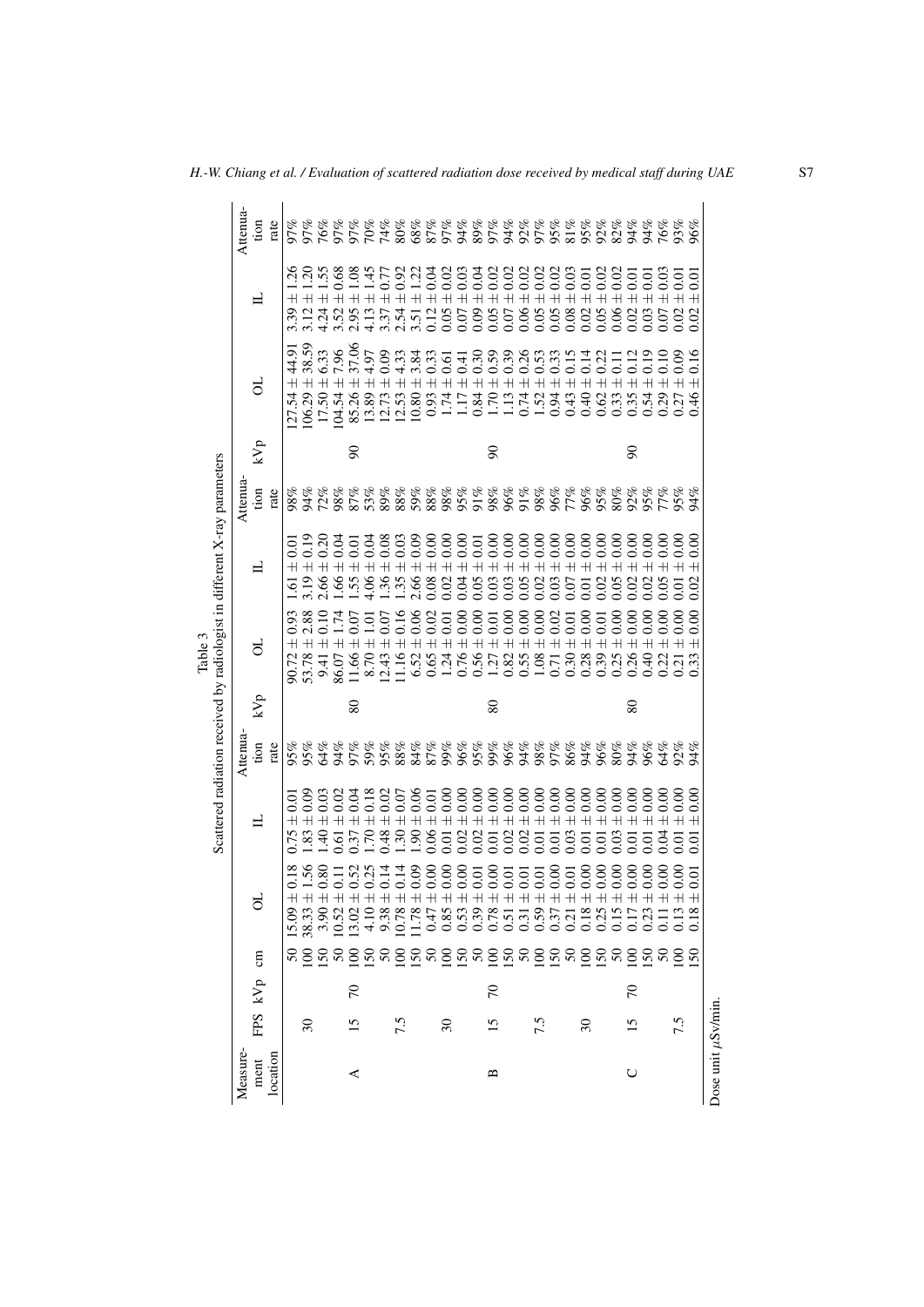#### 3. Results

The experiment was designed to analyze scattered dose received during UAE in different sections. The humanoid model received X-ray. Different heights of the medical staff model (50, 100 and 150 cm) simulate different parts of the body. Fluoroscopy was set at 30, 15, and 7.5 FPS, and tube voltages were set at 70, 80 and 90 kVp. Every tested point continuously received one-minute X-ray. The background radiation is 1.26 nSv/min specifically. Table [2](#page-3-1) shows the scattered radiation exposure received by the radiologist in Section 1, on the right side of the patient, 35 cm from the central ray. When the wave sequence is 15 FPS, 100 cm above the floor, in 70 kVp, the exposure rate is lowest at 0.37  $\mu$ Sv/min; in 80 kVp, the exposure rate is lowest at 1.55  $\mu$ Sv/min; in 90 kVp, the exposure rate is lowest at 2.54  $\mu$ Sv/min. The exposure rate in all points ranges from 0.37 to 4.24  $\mu$ Sv/min. The scattered radiation exposure received by anesthetist in Section 2, on the head side of the patient, is 200 cm away from the central ray. The exposure rate in all points ranges from 0.01 to 0.09  $\mu$ Sv/min. The scattered radiation exposure received by the radiologic technologist in Section 3, on the left side of the patient, is 180 cm away from central ray. The exposure rate in all points ranges from 0.01 to 0.08  $\mu$ Sv/min.

Table [3](#page-4-0) shows the scattered radiation received by the radiologist in Section 1, by the anesthetist in Section 2 and by the radiologic technologist in Section 3. The occupational exposure dose was accepted at different regions and x-ray tube voltage parameters.

## 4. Discussion

The clinical data of four patients from June 2015 to May 2016 was collected. The average duration of the X-ray in UAE is  $45.9 \pm 16.84$  minutes. Cine fluorography was used for all patients during the surgery. The anesthetist, radiologist and radiologic technologist wore lead garments. Other medical staff left the operating room to avoid scattered radiation. All participants followed the ALARA principles. According to Taiwan's radiation-related regulations in accordance with ICRP 103 report recommendations, medical staff should receive an effective dose of no more than 100 mSv in continuous five years, no more than 50 mSv in any single year, and no more than 500 mSv for skin, arms or legs relatively. In Taiwan, the background radiation is 3.5  $\mu$ Sv/day. Suppose no attenuation occurs when the photon goes into human body. In 80 kVp, 15 FPS condition, radiologist's abdomen received the most scattered dose of 4.44  $\mu$ Sv/min. As medical staff should receive an effective dose of no more than 50 mSv in any single year, they should not receive radiation for more than 187 hours in one year. If they do not receive radiation for more than 20 mSv, they can be exposed to radiation for 75 hours at most. The average total duration of an X-ray for one patient is 46 minutes. Calculating the maximum values of each section, the radiologist receives 204.24  $\mu$ Sv, the anesthetist receives 2.3  $\mu$ Sv, and the radiologic technologist receives 2.3  $\mu$ Sv. Compared with Section 1, Sections 2 and 3 receive much less exposure. The scattered radiation IL garment is lower than background radiation, so the anesthetist and radiologic technologist receive doses less than background radiation. According to the ICRP 116 report, the radiation dose for thyroid in one year should not be over 300 mSv [\[19\]](#page-8-4). The point 150 cm above the floor representing the thyroid received 4.63 µSv/min at most. So the radiologist can receive radiation for 1079 hours at most. Among the three sections, Section 1 was 35 cm away from central ray and has the highest exposure rate, while Section 2 is 200 cm away from central ray and has the lowest exposure rate. The intensity of the X-ray has an inverse relation with square of distance. The farther from the central ray, the less scattered radiation.

In Section 1 with 80 kVp 15 fs, the points 50 cm, 100 cm and 150 cm above the floor represent leg, abdomen and thyroid respectively. The scattered radiations OL garment on these points are 86.07, 11.66,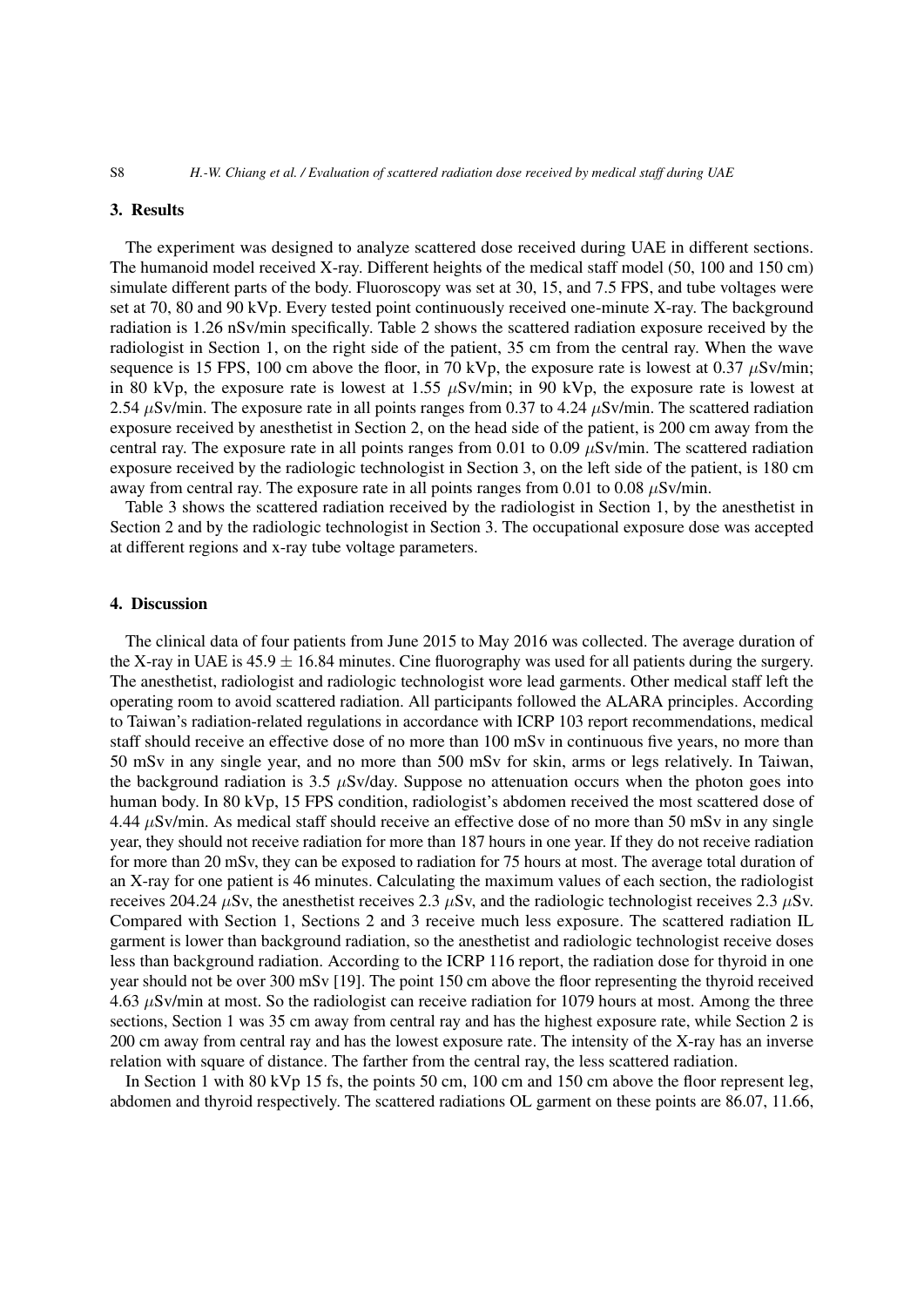and 8.7  $\mu$ Sv/min respectively, while IL garment are 1.66, 1.55 and 4.06  $\mu$ Sv/min. Lead garment reduced 87%, 98% and 53% of scattered radiation. The protection rate of lead garment for the point 150 cm above the floor is 67%. The possible reason is that the head of the scintillation detector was not covered in lead garment. Increasing kVp and decreasing wave sequence cannot reduce exposure rate IL garment. The fluoroscopy of 7.5, 15 and 30 FPS was 1:2:4 at the first rate. However, in the same height of Section 1, the rate IL garment is 1:1.1:2.4 in 80 kVp at 100 cm above the floor. When the wave sequence changes from 15 to 7.5 in 80 kVp, the exposure rate reduces by 28% IL garment. When the same change happens in 90 kVp, the exposure rate does not change. Hence, in a high kVp condition, decreasing the wave sequence has no clear effect on radiologist in Section 1. In this work, we only used one type of lead garment. We did not compare the protection of lead garment with different thicknesses or materials. According to the literature, the downside to lead garment is that it is heavy. Researchers are developing lighter replacements and are evaluating protection of three kinds of other materials. The tests are conducted in the most common range of tube voltage (60 to 110 keV). In 70 keV, the penetration rate of 0.254 mm lighter material suit is 5.4% and 0.25 mm lead garment is 7.1%. In 100 keV, the penetration rate of 0.508 mm lighter suit is 5% and 0.5 mm lead garment is 4.9% [\[20\]](#page-8-5). In this work, we used 0.5 mm lead garment. The protection rates in 70, 80 and 90 kVp were 90%, 93% and 67% respectively. Generally speaking, 0.5 mm lead garment can effectively avoid X-ray from damaging the human body. The protection rate in the abdomen is 90% and the overall average rate is 83%.

There are limitations to this work. First, we manually set the kVp but could not change mA, so our fixed detector dose level per pulse was 40 nGy. Also, the thickness of the model was fixed. We could not evaluate how different thicknesses of the body could affect scattered radiation. However, the machine can adjust mA with kVp to make a proper X-ray. We adopted kVp from 70 to 90, and mA changes from 42 to 68. In clinical condition, we still used automatic tube current. Second, values of different points could not be collected in one exposure, because the scattered radiation IL garment in one minute is too little, TLD is designed to test discontinuous radiation dose in one month. The sensitivity of TLD-100H (LiF: Mg, Cu, P) is 1  $\mu$ Gy, which means that the error is serious in radiation doses less than 1  $\mu$ Gy. In Taiwan, background radiation of gamma ray is 3.5  $\mu$ Gy/day. Hence, if the radiation dose is lower than 1.0  $\mu$ Gy, the error will be serious and meaningless. Take Section 2 as an example, the radiation dose in one minute is 0.02  $\mu$ Gy/min. TLD cannot provide an accurate result. If we use TLD to measure scattered radiation, the duration should be over 50 minutes, which is harmful to the X-ray machine. Radiation dosimeters AT1121 scintillation detector can receive scattered radiation larger than 50  $\mu$ Sv, which makes it a good tool to detect low dose scattered radiation. Third, in the neck part, the radiation dose is higher, possibly because the head of AT1121 scintillation detector is not covered in lead garment. Fourth, the model used in this work does not have arms or legs, so the value of scattered radiation may fluctuate. But the result is still worth of reference.

## 5. Conclusions

The research results show the possible radiation dose that medical staff will receive in UAE. By comparing different X-ray scattered radiations in different sections, we learned that higher kVp has more force of penetration. Using 15 FPS in Section 1 was 70, 80, 90 kVp respectively, and protective clothing inside radiation dose was 0.37, 1.55, 2.95 uSv/min respectively. When the 0.5 mm-Pb-equivalent lead garment was set at 90 kvp, the X-ray attenuation capability was 88%. When the tube voltage was 70 kVp, the wave sequence was 15 FPS, and the exposure dose rate was 0.89  $\mu$ Sv/min. When the tube voltage was 80 kVp, the wave sequence was 7.5 FPS, and the exposure dose rate was 1.79  $\mu$ Sv/min. When the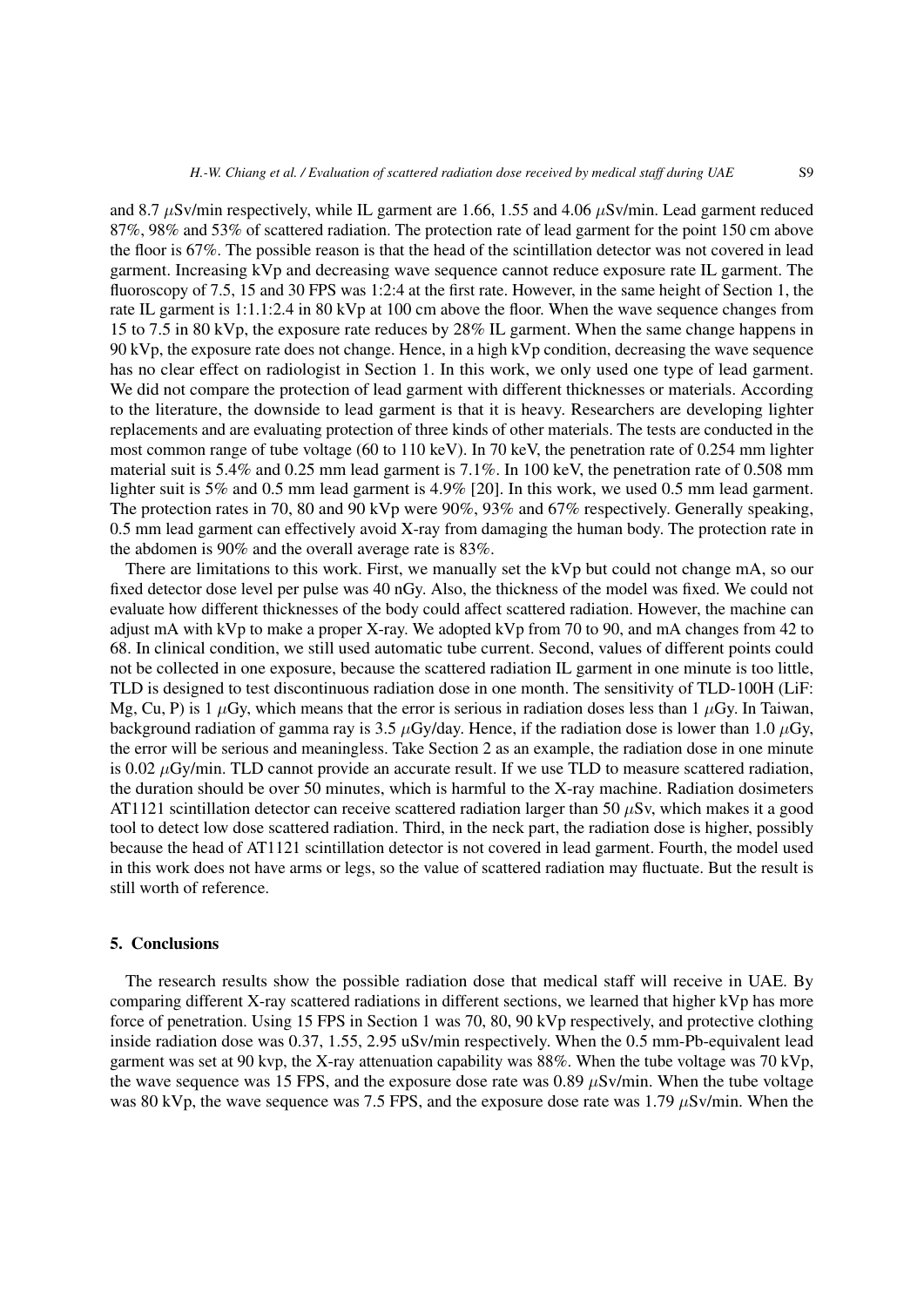#### S10 *H.-W. Chiang et al. / Evaluation of scattered radiation dose received by medical staff during UAE*

tube voltage was 90 kVp, the wave sequence was 15 FPS, and the exposure dose rate was 3.53  $\mu$ Sv/min. The results of our work are useful as a reference for medical staff to get acquainted with exposure rates in different sections during UAE. The operator in Section 1 is suggested to reduce X-ray duration if the blood vessel locations are clear. Also, if the lifting lead shielding device is applicable in the operating room, it can also help reduce the exposure rate.

The average exposure time for UAE for a procedure was  $45.9 \pm 16.84$  minutes. 50 cm above the floor represented the legs, 100 cm above the floor represented the abdomen and 150 cm above the floor represented the thyroid. Radiologist doses to the upper abdomen surface in clothing inside radiation dose were 18.36, 77.56, 147.79 uSv respectively, at X-ray parameters at 80 kVp and 15 FPS.

#### Acknowledgments

This study was supported by the Chang Gung Memorial Hospital Taiwan (grant numbers: CM-RPG8G1561 and CMRPG8J0081).

## Conflict of interest

None to report.

#### **References**

- <span id="page-7-0"></span>[1] Ganapathy A, Adhikari NK, Spiegelman J, Scales DC. Routine chest x-rays in intensive care units: A systematic review and meta-analysis. Crit Care. 2012; 16(2): R68.
- <span id="page-7-1"></span>[2] McCormick JT, O'mara MS, Papasavas PK, Caushaj PF. The use of routine chest X-ray films after chest tube removal in postoperative cardiac patients. The Annals of Thoracic Surgery. 2002; 74(6): 2161-4.
- [3] Chen CL. The right posterior sector graft in living donor liver transplantation revisited. Liver Transplantation. 2014; 20(9): 1019-20.
- [4] Shi Z, Hao H, Zhao M, Feng Y, He L, Wang Y, et al. A deep CNN based transfer learning method for false positive reduction. Multimedia Tools and Applications. 2019; 78(1): 1017-33.
- [5] Chiang H-W, Chen T-R, Peng S-L, Chiang H-J, Chao S-Y. Application of a computer-assisted system to calculate liver volumetry in living donor liver transplantation. International Journal of Advancements in Computing Technology. 2012; 4(23).
- [6] Asrani A, Kaewlai R, Digumarthy S, Gilman M, Shepard J-AO. Urgent findings on portable chest radiography: What the radiologist should know. American Journal of Roentgenology. 2011; 196(6\_supplement): S45-S61.
- <span id="page-7-2"></span>[7] Zheng  $\bar{X}$ , Chiang H-W, Li J-H, Chiang H-J, Lin L-H. Personal exposure prescription method reduces dose in radiography. Radiologic Technology. 2018; 89(5): 435-40.
- <span id="page-7-3"></span>[8] Sherer MAS, Visconti PJ, Ritenour ER, Haynes K. Radiation Protection in Medical Radiography-E-Book: Elsevier Health Sciences; 2014.
- <span id="page-7-4"></span>[9] Schauer DA, Linton OW. National Council on Radiation Protection and Measurements report shows substantial medical exposure increase. Radiological Society of North America, Inc.; 2009.
- <span id="page-7-5"></span>[10] Tung C, Yang C, Yeh C, Chen T. Population dose from medical diagnostic exposure in Taiwan. Radiation Protection Dosimetry. 2011; 146(1-3): 248-51.
- <span id="page-7-6"></span>[11] Asano T, Sato K, Onodera J-i. United nations scientific committee on the effects of atomic radiation 2000 report. Japanese Journal of Health Physics. 2001; 36(2): 149-58.
- <span id="page-7-7"></span>[12] Colang JE, Killion JB, Vano E. Patient dose from CT: A literature review. Radiologic Technology. 2007; 79(1): 17-26.
- <span id="page-7-8"></span>[13] Brenner DJ, Hall EJ. Computed tomography – an increasing source of radiation exposure. New England Journal of Medicine. 2007; 357(22): 2277-84.
- <span id="page-7-9"></span>[14] Yu P-C, Ou H-Y, Tsang LL-C, Kung F-T, Hsu T-Y, Cheng Y-F. Prophylactic intraoperative uterine artery embolization to control hemorrhage in abnormal placentation during late gestation. Fertility and Sterility. 2009; 91(5): 1951-5.